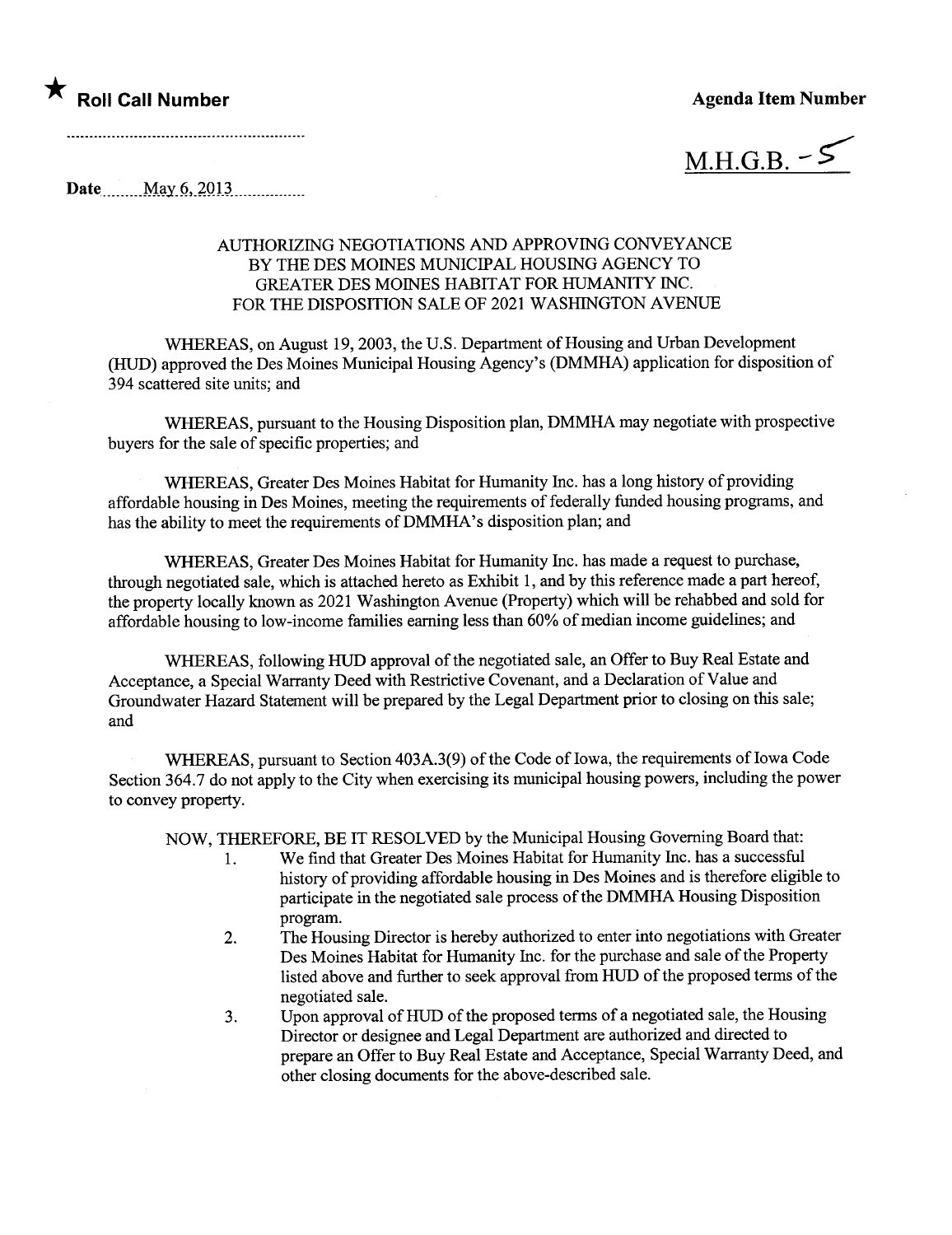## \* Roll Call Number Agenda Item Number Agenda Item Number



Date.\_\_\_\_\_ \_ \_\_ \_Ma.y\_t?,.~QU\_\_\_\_\_\_\_ \_ \_ \_ \_\_\_\_\_\_

- 4. The Mayor is authorized to execute the Special Waranty Deed and other related documents, and the City Clerk to attest to his signatue, following preparation of the documents and final approval as to form of the Legal Department.
- 5. The City Manager or his designee is hereby authorized to execute other related documents on behalf of DMMHA subject to final approval of the documents by the Legal Department and execution of the documents by the buyer, and DMMHA staff are authorized to proceed to closing on the sale of the Property.

BE IT FURTHER RESOLVED that should negotiations and/or property sale not be successfully concluded with Greater Des Moines Habitat for Humanity Inc. and approved by HUD by May 6, 2014, the Property referenced above shall be considered immediately available for other sales options pursuant to DMMHA's Housing Disposition plan.

(Board Communication No.  $13 - 208$ )

Moved by to adopt.

Approved as to form:

Ulnna K. Frank

Assistant City Attorney

| <b>M.H.G.B. ACTION</b> | <b>YEAS</b> | <b>NAYS</b> | <b>PASS</b> | <b>ABSENT</b>   | <b>CERTIFICATE</b>                                                                         |  |  |  |
|------------------------|-------------|-------------|-------------|-----------------|--------------------------------------------------------------------------------------------|--|--|--|
| <b>COWNIE</b>          |             |             |             |                 |                                                                                            |  |  |  |
| <b>COLEMAN</b>         |             |             |             |                 | I, DIANE RAUH, City Clerk of said City hereby                                              |  |  |  |
| <b>GRIESS</b>          |             |             |             |                 | certify that at a meeting of the City of Des<br>Moines, Municipal Housing Agency Governing |  |  |  |
| <b>HENSLEY</b>         |             |             |             |                 | Board, held on the above date, among other                                                 |  |  |  |
| <b>MAHAFFEY</b>        |             |             |             |                 | proceedings the above was adopted.                                                         |  |  |  |
| <b>MEYER</b>           |             |             |             |                 | IN WITNESS WHEREOF, I have hereunto set my                                                 |  |  |  |
| <b>MOORE</b>           |             |             |             |                 | hand and affixed my seal the day and year first                                            |  |  |  |
|                        |             |             |             |                 | above written.                                                                             |  |  |  |
| <b>TOTAL</b>           |             |             |             |                 |                                                                                            |  |  |  |
| <b>MOTION CARRIED</b>  |             |             |             | <b>APPROVED</b> |                                                                                            |  |  |  |
|                        |             |             |             | Mayor           | City Clerk                                                                                 |  |  |  |